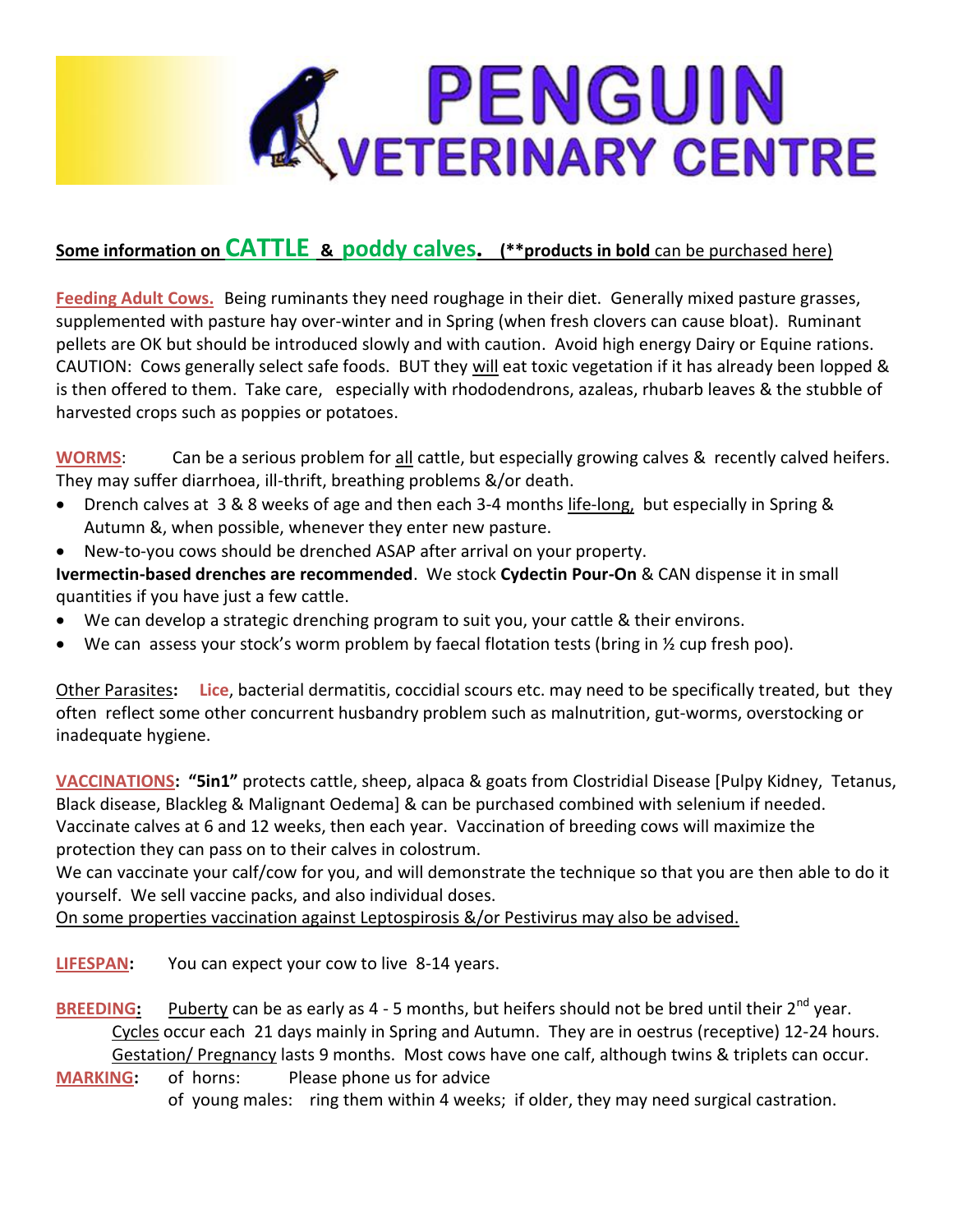# **To Raise an ORPHAN CALF.**

**HOUSING.** Should be warm, dry, clean and safe. As from a few days of age they should be let out daily to exercise and to start nibbling pasture.

**DIET**. **Cow** colostrum is needed within 48 hours of birth to provide them with early immunity against disease (After 48 hours colostrum will be nutritious, but cannot provide immune-protection).

**\*Suitable replacement milks include:**

1. Pasteurised Homogenised Full-Cream cow's milk Not skim milk, it does not provide enough sustenance)

2. Calf/Lamb milk replacer (from Stock & Station Agents)

**3. Formula One** or similar milk replacements available here.

First feed: Offer pre-boiled water, preferably strengthened with glucose & electrolytes (e.g. **Vytrate**) Second feed: (2-3 hours later) 2 parts as for first feed + 1 part milk\* Third feed (perhaps 5-6 hours later) 1 part as for first feed  $+$  2 parts milk\* Then: Feed 2-3 times daily, using the full strength milk formula\*

**NOTE:** DON'T MAKE SUDDEN CHANGES IN A CALF'S DIET. If you need to change the type of milk used, mix the new and old milks together and dilute the mix back to 2/3 strength with pre-boiled water for a few days. If this is not possible, return to "First Feedings" above and gradually accustom the calf to its new diet.

**How much to feed**? Usually, 2 litres twice daily. Larger calves may drink more, smaller ones less. Do not over-feed or force feed. (If they do not drink enough, they probably need top-up feeds during the day)

Starting Solids Calves will start to nibble grass or calf-pellets at a few days of age. From 6-8 weeks, they can go onto once-daily milk feeds supplemented by an evening meal of milk-replacement-pellets. From 12 weeks, they can be weaned onto good pasture, but they will do best if milk and/or pellets are offered for a further 3-4 months.

**Worming & Vaccinations:** See Previously

# **Calf Diarrhoea.**

Caused by: 1. Not enough colostrum within 24(-48) hours of birth.

- 2. (Dis)stress: e.g. chilling, altered diet, loss of mother, exposure, going through sale-yards, transport, non-acceptance by foster mother etc.
- 3. A sudden change of diet.
- 4. An unsuitable diet: e.g. overfed, force-fed, non-homogenised milk etc.
- 5. Bad feeding methods e.g. head down to drink from a bucket (they often then gulp in too much air, causing colic, discomfort & distress).
- 6. Bad hygiene
- 7. Contagious microbial enteritis, caught from other calves e.g. Salmonella, E.coli, Coccidiosis.
- **8.** For calves eating pasture … worms!

## **Try to identify and remove the cause, then: PTO**